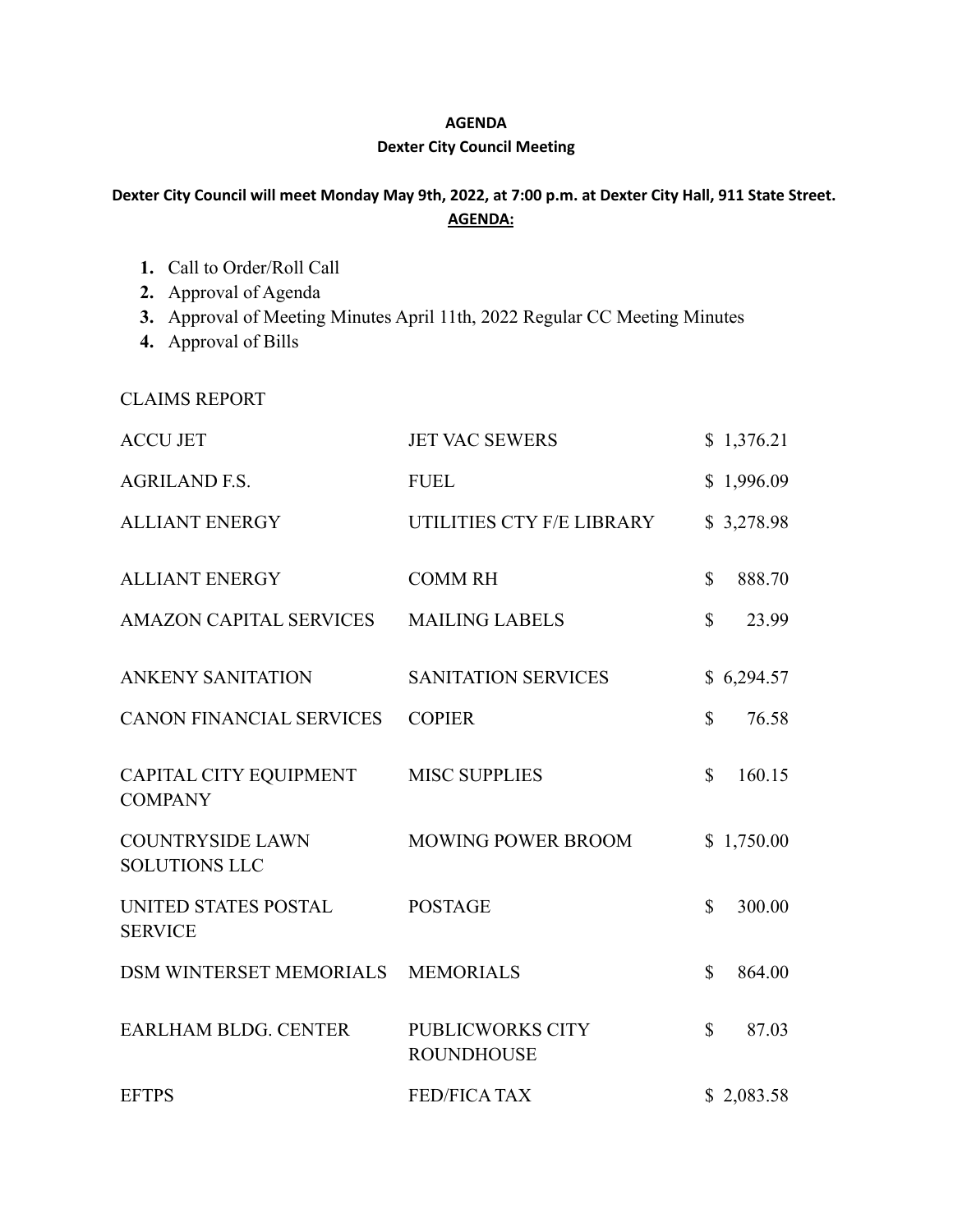| <b>ESRI</b>                                     | <b>ENVI SYS RESEARCH</b>   | $\mathbb{S}$ | 500.00     |
|-------------------------------------------------|----------------------------|--------------|------------|
| HOPKINS & HUEBNER, P.C.                         | <b>ATTORNEY FEES</b>       | $\mathbb{S}$ | 660.48     |
| <b>Emergency Services Marketing C</b>           | IaR Subscription           | $\mathbb{S}$ | 600.00     |
| <b>IOMADA SOLUTIONS LLC</b>                     | <b>DOMAIN CITY LIBRARY</b> |              | \$1,337.49 |
| <b>IOWA ASSOC OF MUNICIPAL</b><br>UTIL.         | <b>IAMU</b>                | $\mathbb{S}$ | 5.00       |
| <b>IOWA INSURANCE DIVISION</b>                  | <b>CEMETERY REPORT</b>     | \$           | 31.00      |
| <b>IPERS</b>                                    | <b>IPERS</b>               |              | \$1,533.38 |
| <b>JANON DOUGLAS</b>                            | POLICY SOFTWARE TRAINING   |              | \$3,975.00 |
| KINZIE SERVICE LLC                              | <b>FIRE VEHICLE</b>        | $\mathbb{S}$ | 74.00      |
| LEWISPLACE, LLC                                 | <b>GOLF CART ATV</b>       | \$           | 40.00      |
| MCANDREWS ELECTRIC L.L.C. WELL STARTER CONTROLS |                            |              | \$1,242.75 |
| MIDAMERICAN ENERGY                              | <b>UTILITY</b>             | $\mathbb{S}$ | 473.14     |
| MIDAMERICAN ENERGY                              | <b>UTILITY</b>             | \$           | 290.50     |
| MIDWEST OFFICE<br><b>TECHNOLOGY</b>             | <b>INK FOR CANON</b>       | $\mathbb{S}$ | 24.40      |
| <b>QUILL CORPORATION</b>                        | PUBLICWORKS SUPPLIES       | $\mathbb{S}$ | 54.28      |
| <b>IOWA DEPT. OF REVENUE</b>                    | <b>Iowa Sales Tax</b>      |              | \$2,367.40 |
| <b>PAYROLL</b>                                  | <b>PAYROLL</b>             |              | \$7,416.98 |
| THE SHREDDER                                    | <b>SHREDDING SERVICE</b>   | \$           | 42.00      |
| THE STUART HERALD                               | PRINTING & PUBLISHING      | $\mathbb{S}$ | 543.36     |
| <b>U.S.CELLULAR</b>                             | PUBLICWORKS CELL PHONE     | $\mathbb{S}$ | 99.05      |
| WALLACE AUTO SUPPLY                             | FIRE & EMS                 | \$           | 24.69      |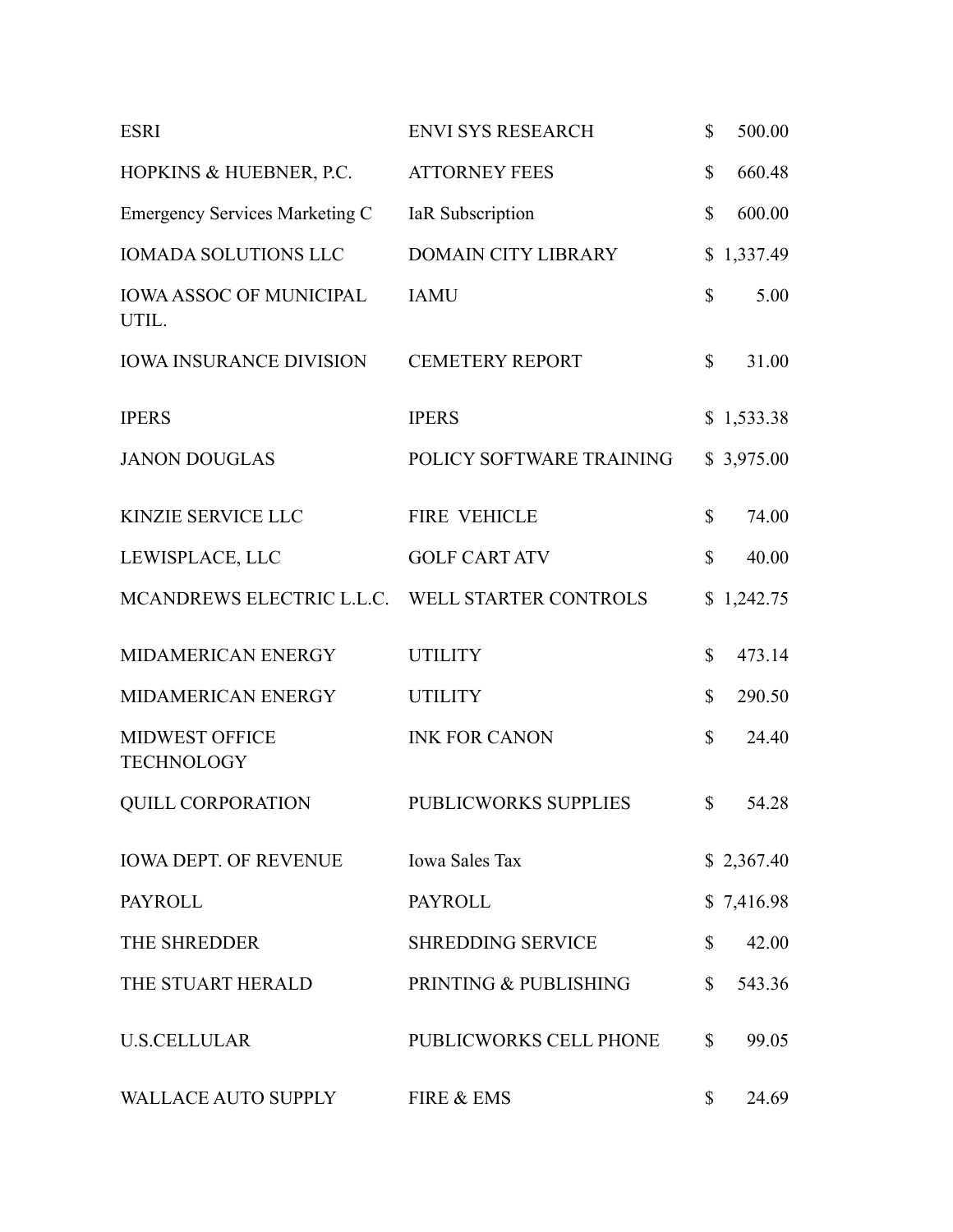| <b>WATER</b>        | <b>REFUND</b> | \$           | 150.00         |
|---------------------|---------------|--------------|----------------|
| <b>WINDSTREAM</b>   | <b>PHONE</b>  | $\mathbb{S}$ | 420.86         |
|                     |               |              | \$41,085.64    |
|                     |               |              | <b>EXPENSE</b> |
| <b>GENERAL</b>      |               |              | \$19,148.61    |
| <b>ROAD USE TAX</b> |               |              | \$3,935.35     |
| <b>WATER</b>        |               |              | \$11,253.22    |
| <b>SEWER</b>        |               |              | \$6,748.46     |
| <b>TOTAL FUNDS</b>  |               |              | \$41,085.64    |

- **5.** Mayor Updates
- **6.** Reports Boards & Commissions
	- a. Cemetery Handouts
	- b. Dallas County Sheriff Handouts
	- c. Roundhouse Handouts
	- d. Library -
- **7.** Reports City Departments
	- a. Public Works Handouts
	- b. Fire & EMS Handouts
- **8.** Clerk Updates
- **9.** Citizens Comments (3 Minutes)
- **10.** Old Business
	- a. Mayor to Approve and Appoint Roundhouse Board Members
	- b. Ordinance 2022-02 Roundhouse
	- c. Junk Vehicles
	- d. Flashing Pedestrian Lights at Marshall and State
	- e. Implementing State Auditor's Policies
- **11.** New Business
	- a. Approval of The Rusty Duck Liquor License
	- b. Approval of Legion Liquor License
	- c. Resolution 2022-07 Authorizing the Transfer of Cash Between Funds
	- d. Resolution 2022-08 Resolution Declaring the need for a Housing Authority in the **City**
	- e. Resolution 2022-09 to Approve the Amended 2021-2022 Budget
	- f. Utility Bills